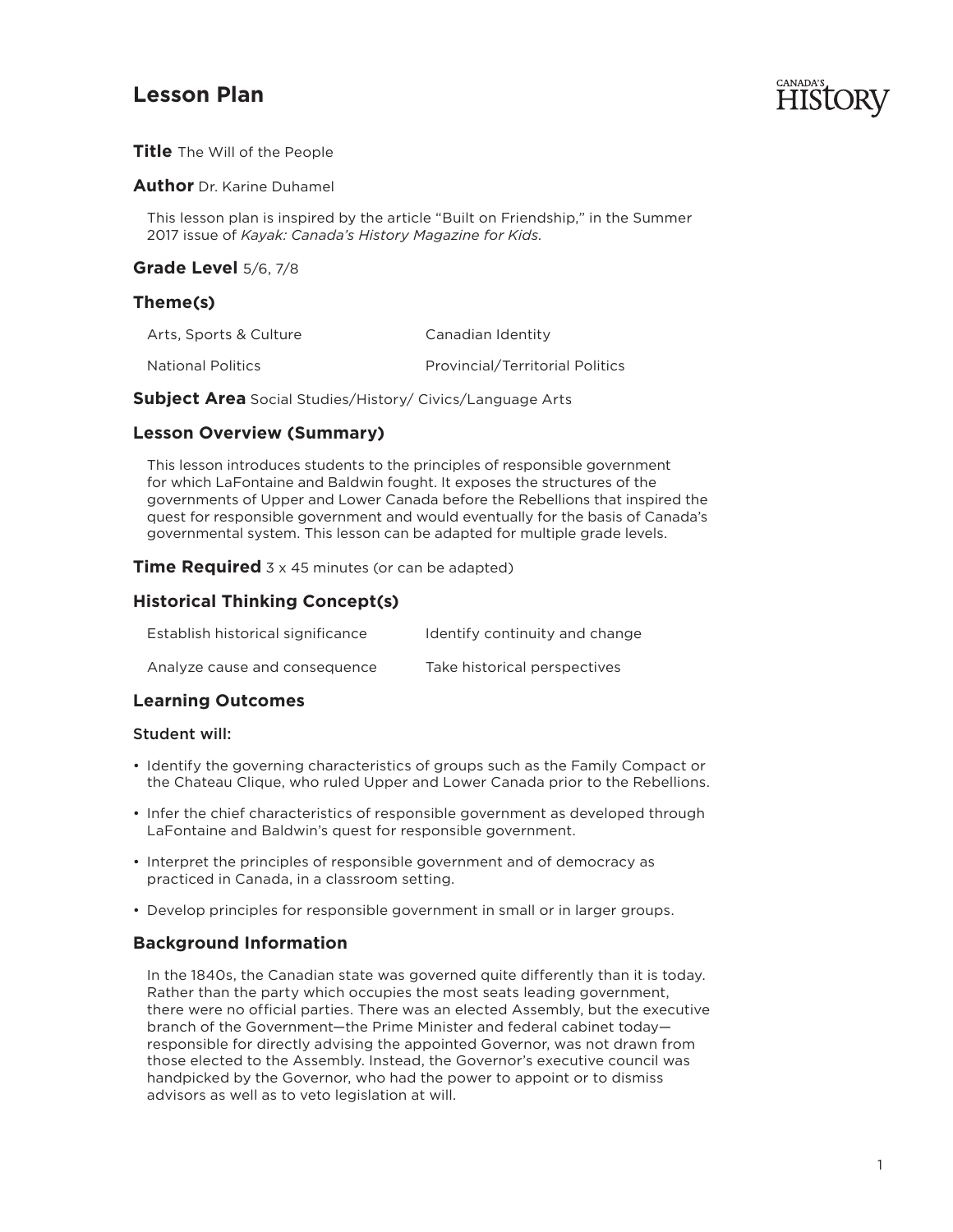Politicians were becoming frustrated, realizing that under this system, their election might have no impact on how the colony was actually governed. Reformers led the push for responsible government, while many others argued against this development. For the most part, the reasons were economic. Reformers felt as though reorganizing the government under the principles of responsible government, where the executive branch would be responsible to the elected Assembly, would help promote certain economic projects that were being stalled under the old system.

Robert Baldwin and Louis-Hippolyte LaFontaine decided that by uniting for these common aims in a coalition, a new kind of government could be achieved. Baldwin, an unlikely and atypical politician, was governed by a high sense of moral duty. He argued that the Reformers fought for Canada against her oppressors who would deny the colony its rightful power. LaFontaine was brilliant and ambitious, but often at odds with the more radical Patriotes, with whose aims he agreed while maintaining his stance on non-violence.

Together, Baldwin and LaFontaine also began the coalition of French and English leaders that would be characteristic of Canadian government for a long time afterward. After the 1841 Act of Union, which united Upper and Lower Canada, Baldwin and LaFontaine worked together to found a united party of reformers. LaFontaine, who had believed that union with the former Upper Canada would be key in achieving peace, had been kicked out of his own government for working with the English. Robert Baldwin invited him to run in his own riding of York, where LaFontaine was elected with Baldwin's support.

On January 24, 1848, the Reform Party swept the election under the leadership of Robert Baldwin and Louis-Hippolyte LaFontaine. James Bruce, known by his title of Lord Elgin, was the the British-appointed Governor at the time. Following the election, he invited LaFontaine to form the government. LaFontaine accepted on condition that his friend and ally Baldwin be co-premier.

Soon after, in 1849, Baldwin and LaFontaine put the principle of responsible government to the test when they presented the Governor with a new piece of legislation. Although wildly unpopular among many, the Rebellion Losses Bill of 1849, which proposed to compensate Lower Canadians whose property had been damaged during the Rebellions of 1837-38, was an act of equality for Baldwin. He argued that the English residents of Upper Canada had similarly been compensated, and that the French residents of Lower Canada deserved the same. The bill was unpopular in many circles, particularly among those who staunchly opposed the French resisters. Those in opposition to the bill felt that the French were disloyal, as well as were suspicious of their linguistic and religious differences. Despite the bill's unpopularity in many circles, Lord Elgin was forced to approve it, even though he was attacked in the streets by mobs and the parliament buildings in Montreal were burned to the ground in protest. In addition, the British government stood behind the Governor, indicating an important change in the constitutional relationship between the mother country and Canada. England would no longer interfere in the internal affairs of the elected government of its colony.

The Baldwin–LaFontaine ministry of 1848 accomplished a great deal, in addition to the Rebellion Losses Bill. It established a new public school system, founded the University of Toronto, and worked actively to build new alliances and relationships between English and French. While the principle of responsible democracy did not necessarily mean that the government was made fully accountable to the electorate, it certainly set Canada on its path to political independence from Britain. It also helped reassure French-Canadians that their future could be found in the union.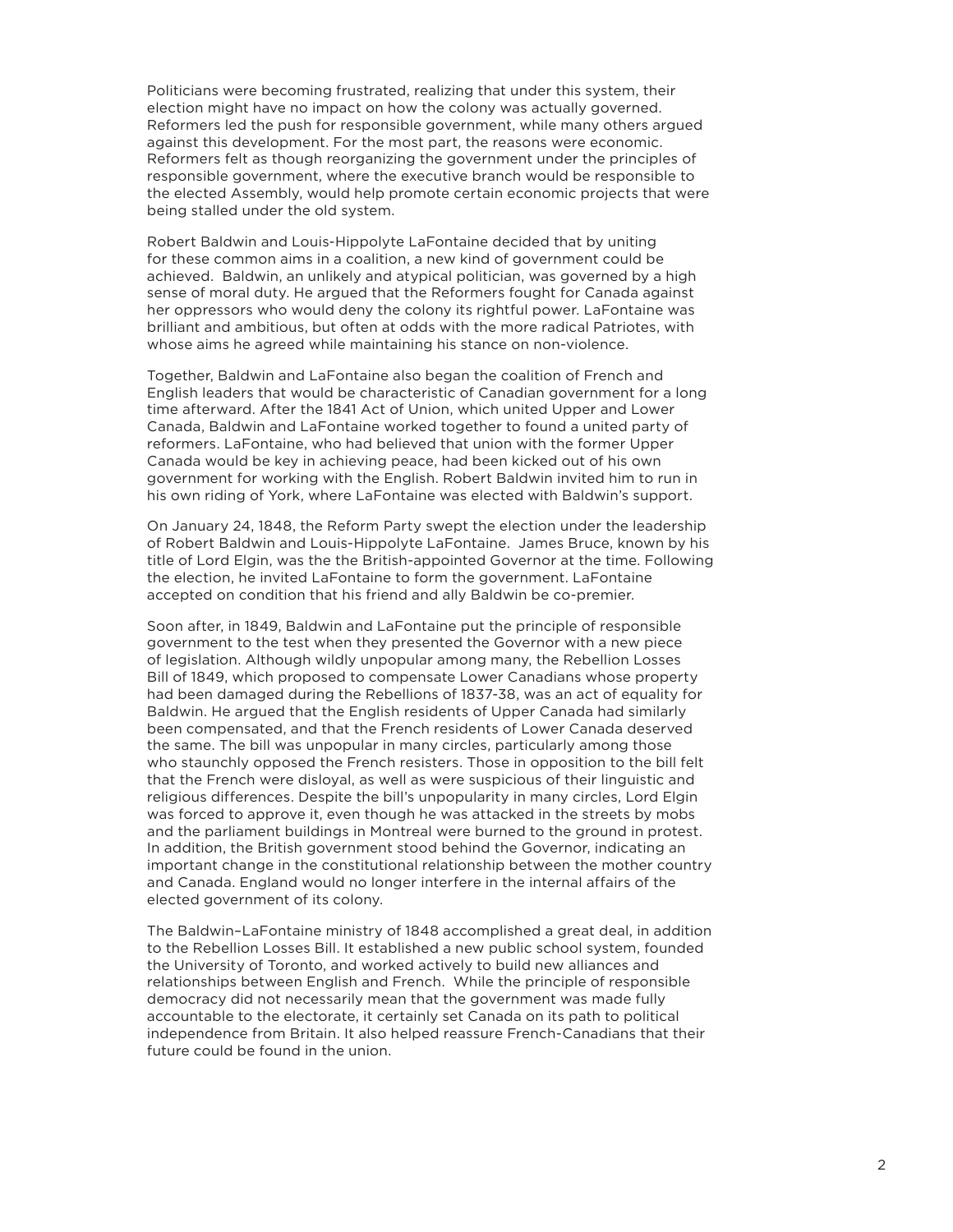# **The Lesson Activity**

# **Activating**

#### 1. Assignment of roles:

The teacher will assign the following roles:

- Grand Supreme Ruler (may be the teacher)
- Council of Three (three students chosen at random)
- All the rest of the class comprises the Assembly of the People

### 2. Presentation of scenario:

The year is 2072, and the planet Earth has become too crowded. A new colony has been established on the planet Mars, and 1,000 humans from Earth have now established a new colony there.

The government of the colony consists of a Grand Supreme Ruler. He/she reports back to Earth on the progress of the settlers.

The actual business of ruling is done by a small group of people called the Council of Three. These three people are chosen by the Grand Supreme Ruler and have not been elected by the citizens of the colony.

(xx – rest of class number) are the Assembly of the People. They have been elected by the colonists to represent the citizens of the colony.

The time has come to set a few rules for the colony. The rules are very important, and students who are members of the Assembly of the People and of the Council of Three will need to decide on the following:

a) The colony can only bring in a few items from the following list, since it's hard to store things on Mars. They have to choose **two** of the following:

| <b>Pizza</b>  | Hot dogs           |
|---------------|--------------------|
| Macaroni      | <b>Fresh fruit</b> |
| <b>Salads</b> | Water              |

b) All citizens of the colony pay taxes, but they have to decide what to spend the money on. They can only choose **one** of the following:

| New houses               | Roads             |
|--------------------------|-------------------|
| Giant water holding tank | Dust control dome |

c) There are not a lot of resources on Mars, and the citizens have to choose if having more people will help or hurt them. They have to vote **Yes** or **No** on a proposal to bring in 1,000 more settlers. While these people might help to build up the colony, it will also mean less food and resources for the others. Vote **Yes** or **No** on the proposal.

\*\*\*OPTION: Older students may wish to design their own choices or questions.\*\*\*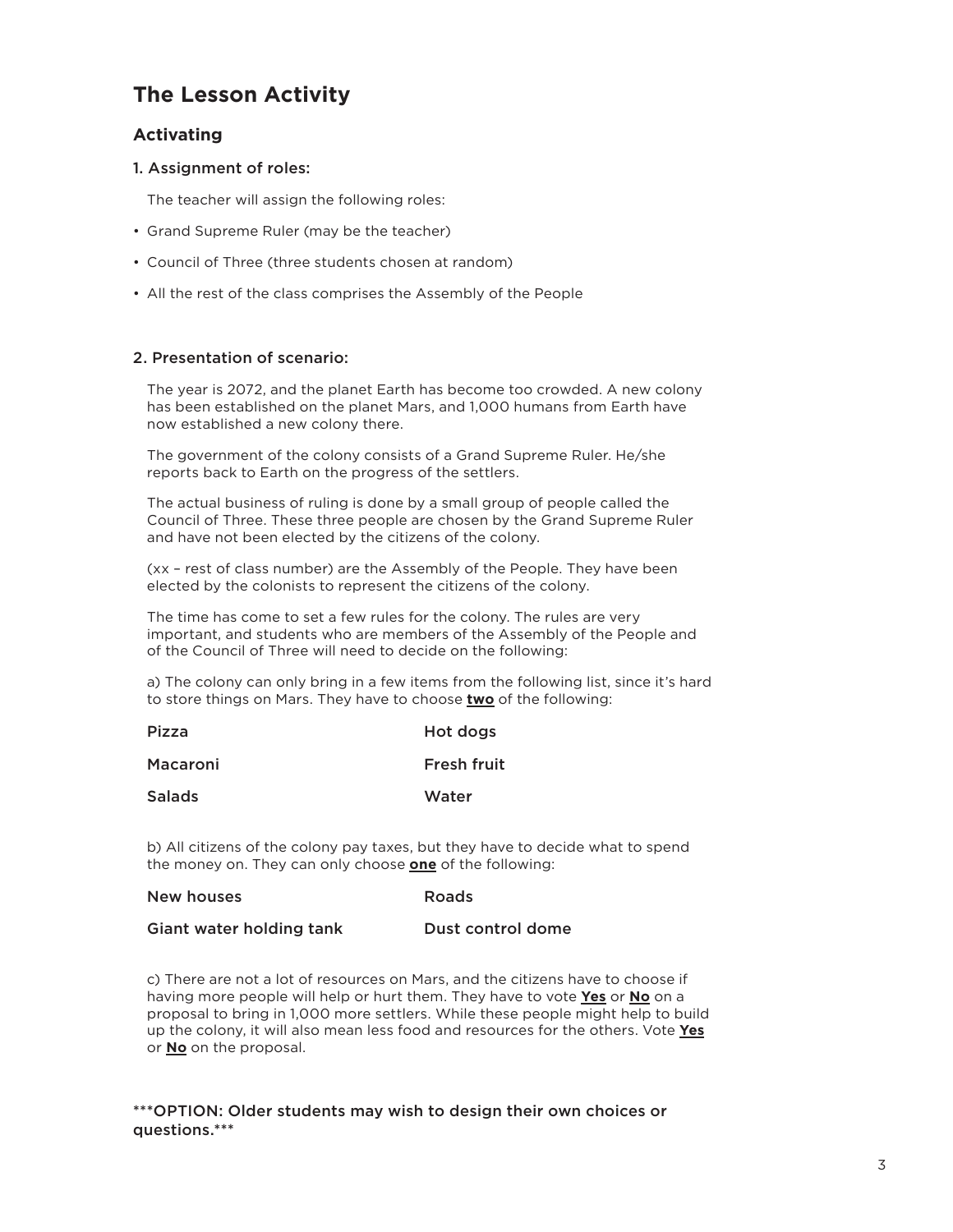# **Acquiring**

#### 3. Setting up the debate:

Depending on the group, the teacher may wish to set up a debate for students to argue their case. This debate or analysis of the options given to the Assembly of the People may be conducted individually, using handouts provided, or in small groups, using handouts provided. Students should think through the advantages and disadvantages of each of the scenarios.

### 4. Voting:

Upon conclusion of the analysis portion, the Grand Supreme Ruler, or a designate, will invite the Assembly of the People to vote on the measures proposed. Once the votes are tallied, the Council of Three will decide to accept or reject the recommendations of the Assembly of the People.

The Council of Three then considers the recommendations of the Assembly of the People against their own, and decides what they will present to the Grand Supreme Ruler. While they discuss, representatives of the Assembly of the people may engage in the design of a new colony flag that they feel best represents its goals.

The Council of Three then presents their recommendations to the Grand Supreme Ruler, who then accepts or rejects the decisions. If the decisions are rejected, he or she makes his or her own decision on the three items. The Grand Supreme Ruler is free to reject the recommendations of the Council of Three but must then impose and explain his or her own decision.

# **Applying**

#### 5. Discussion:

The final decisions on these items will then be compared by the teacher, or else by the students themselves, to the results of the votes of the Assembly of the People.

After revealing the results, students should be encouraged to reflect on the following questions, depending on age/ability (The questions can and should be adapted to suit the group):

- What influence did the Assembly of the People actually have?
- Were the results of the decision fair?
- Did the results of the decisions represent the will of the Assembly? Why or why not?
- Should the decisions made have represented the will of the Assembly? Why or why not?
- Since the elected members were elected by and represent the citizens, what role should they play in the final decisions?
- Have students think about a time or situation where they were "responsible" for something (feeding a pet, doing a chore, etc.) – what might be being "responsible" look like in government?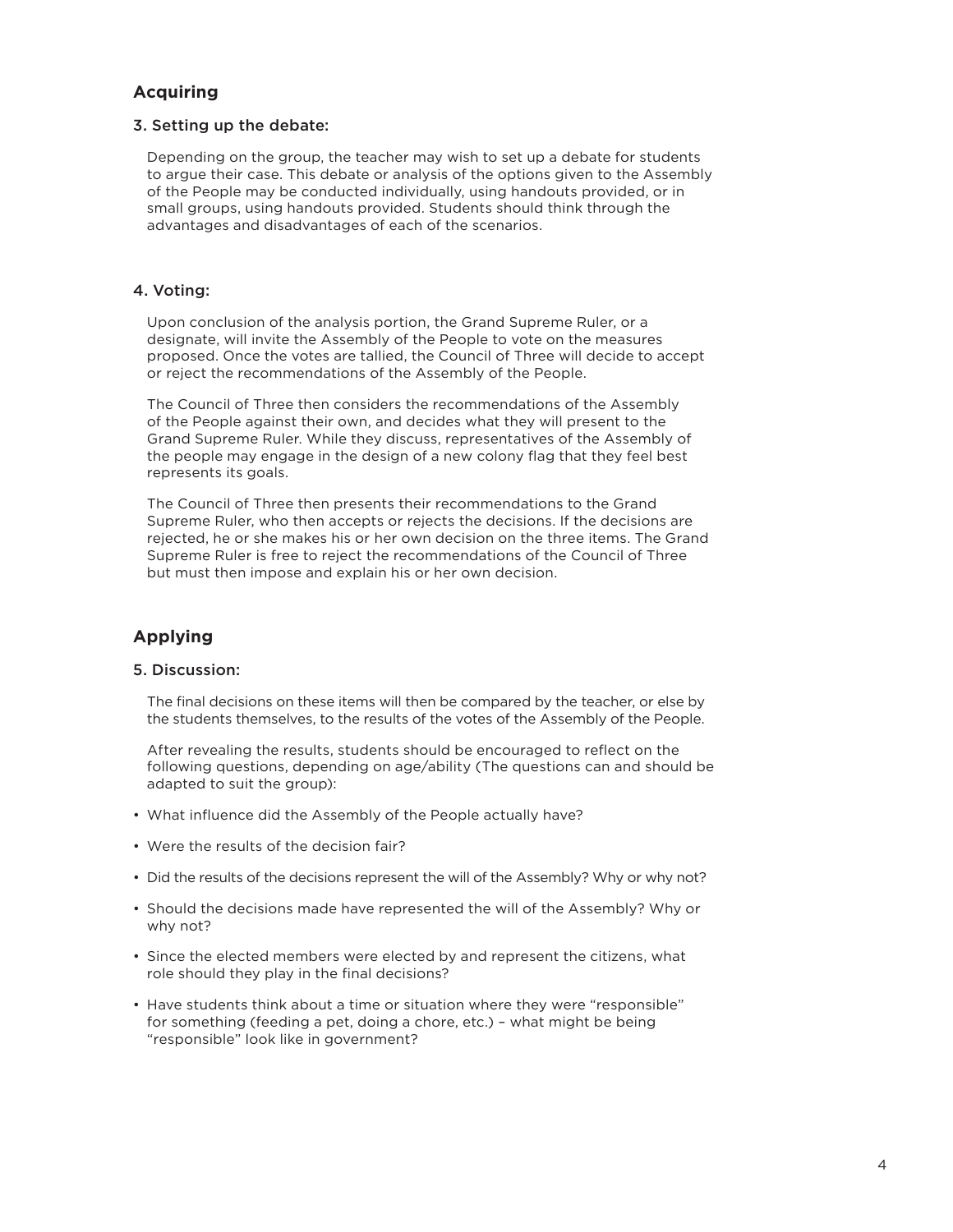#### 6. Reading:

Have students read "Built on Friendship", drawing comparisons from the scenario of Mars to the story.

### **Materials/Resources**

"[The Friendship that Brought Responsible Government](http://www.thecanadianencyclopedia.ca/en/article/the-friendship-that-brought-responsible-government-feature/)"

"[Rebellion Losses Bill](http://www.thecanadianencyclopedia.ca/en/article/rebellion-losses-bill/)"

- "[Sir Robert Baldwin](http://www.thecanadianencyclopedia.ca/en/article/robert-baldwin/)"
- "[Sir Louis-Hippolyte LaFontaine](http://www.thecanadianencyclopedia.ca/en/article/sir-louis-hippolyte-lafontaine/)"

## **Extension Activities**

Students may be engaged in a simple mathematics activity in the tabulation of vote results, in the calculation of the proportion of votes for any given choice, and in an extrapolation of representativeness of the will of the population using the base number 1,000 for total population and referring to the number of students in the Assembly of the People.

Using the knowledge and understanding gleaned from the scenario, the story, and their discussion, students might be encouraged to create a representation of this knowledge in the form of a personal reflection; a journal from the perspective of a citizen of Mars, the Grand Supreme Ruler, or the Council of Three; an essay or research brief; or, a political cartoon.

Other extension activities include the drafting of their own system of governance or basic constitution, explaining why such a system is favourable and how it can work effectively.

## **Assessment**

Assessment would be developed around the extension activities selected by the teacher.